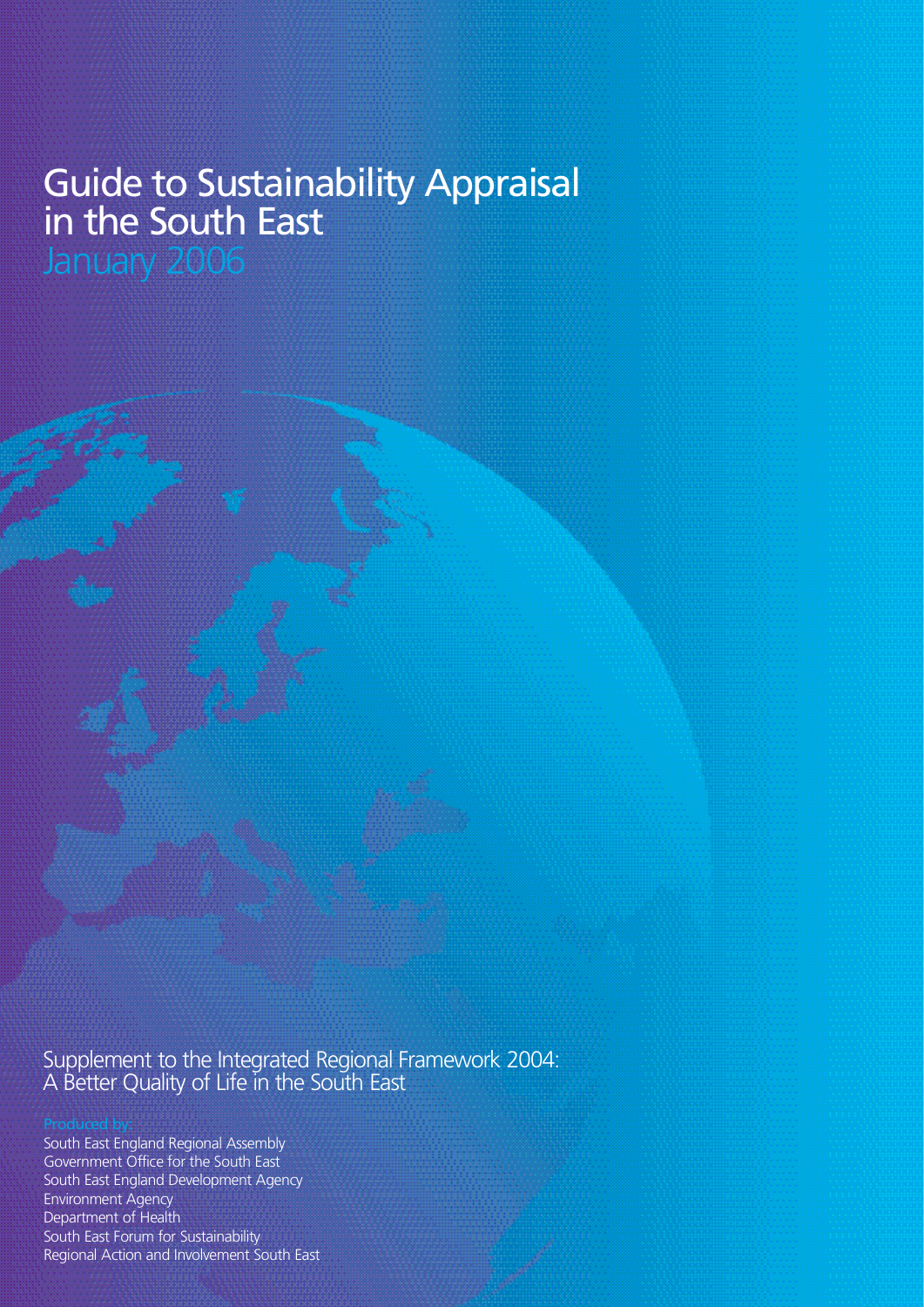### **Contents**

| What is sustainability appraisal?                                       | 3              |
|-------------------------------------------------------------------------|----------------|
| Who should use a sustainability appraisal<br>and why should we want to? | $\overline{4}$ |
| How do we use the checklist?                                            | 5              |
| Sustainability appraisal checklist                                      | 6              |
| What can we learn from the checklist?                                   | 8              |
| Taking sustainability appraisal further                                 | 9              |
| Related approaches                                                      | 9              |
| Examples of sustainability appraisal                                    | 10             |
| Sustainability appraisal under the Planning                             | 11             |

Sustainability appraisal under the Planning and Compulsory Purchase Act 2004

### **Background**

In 2004 a group of seven South East organisations jointly published the Integrated Regional Framework 2004: A Better Quality of Life in the South East (IRF).

The IRF creates a shared vision for the South East region, setting out 25 key objectives that will contribute to a better quality of life and sustainable development.

Sustainable development means planning for a more inclusive society which shares the benefits and wealth of economic success widely (for example delivering affordable housing, improving health and reducing poverty). It also means protecting and improving the environment (for example developing brownfield land before greenfield, reducing pollution and congestion) and conserving natural resources such as biodiversity, energy and water.

This new Guide to Sustainability Appraisal in the South East aims to encourage organisations, businesses and community groups to review their own plans and strategies against the region's 25 key objectives to see how each organisation can contribute to improving quality of life and sustainability in the region.

The 25 objectives, set out in checklist form on pages 6-7, all have a role to play in maintaining the South East's leading position both as an attractive place to live and visit and as a successful economy.

We hope that all organisations in the South East will use this guide to work out how they can contribute to the region's 25 key objectives, because by working together we can achieve change that will benefit everyone – from businesses who can save money by greater energy efficiency to voluntary sector groups who can help socially excluded people play a full role in the life of the South East.

This guide is a supplement to the full IRF document. It has been produced by seven partners: the South East England Regional Assembly; Government Office for the South East; South East England Development Agency; Environment Agency; Department of Health; South East Forum for Sustainability; and Regional Action and Involvement South East.

For more information on the full IRF visit the Regional Assembly website http://www.southeastra.gov.uk/our\_work/planning/sus\_dev/irf.html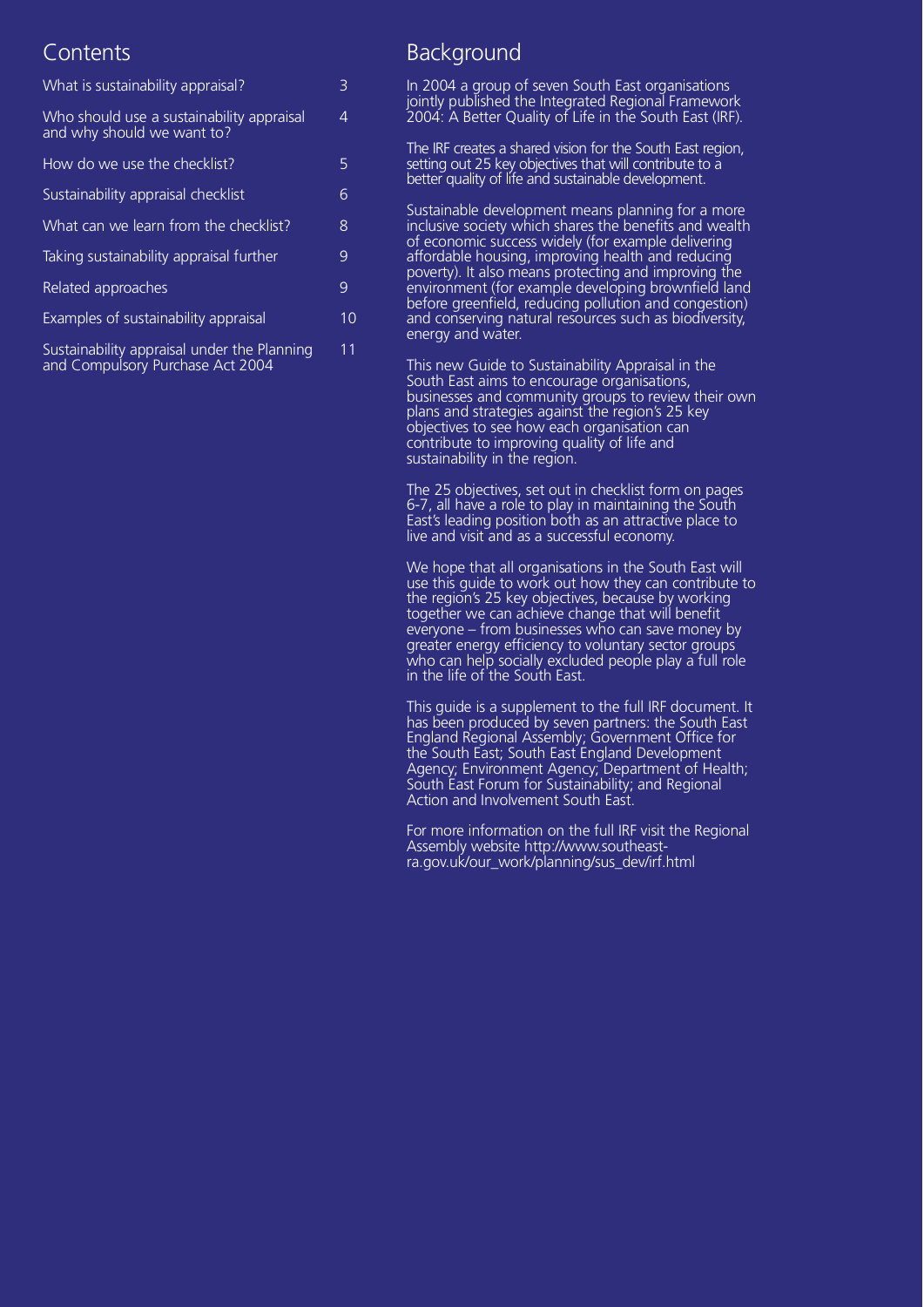A sustainable plan, strategy or activity is one that works within environmental limits and achieves a just society, through a sustainable economy, good governance, and sound science. This guide will help you to test how sustainable your plan, strategy or activity is, and make it more sustainable. This will help you in a number of ways, from saving money to reducing your environmental footprint.

### What is sustainability appraisal?

Sustainability appraisal is a process that helps organisations to develop their plans, strategies or activities (they will be called 'plans' from now on) by assessing how sustainable they are. It can be done by using a straightforward checklist, shown at Figure 1 (See page 6-7). A sustainability appraisal can help to:

- $\bullet$  Evaluate and compare different plan options
- Minimise negative impacts and maximise positive ones
- Demonstrate the plan's overall contribution to s ustaina bility.

The UK Government has defined five principles of s ustai na bility:

- $\bullet$  Respecting the limits of the planet's environment, resources and biodiversity
- Meeting the diverse needs of all people in existing and future communities, promoting personal wellbeing, social cohesion and inclusion, and creating equal opportunity for all
- Building a strong, stable and sustainable community which provides prosperity and opportunities for all, and in which environmental and social costs fall on those who impose them and efficient resource use is *incentivised*
- Ensuring policy is developed and implemented on the basis of strong scientific evidence, whilst taking into account scientific uncertainty as well as public attitudes and values
- Actively promoting effective, participative systems of governance in all levels of society.

Defra (2005) Securing the Future, http://www.sustainable-development.gov.uk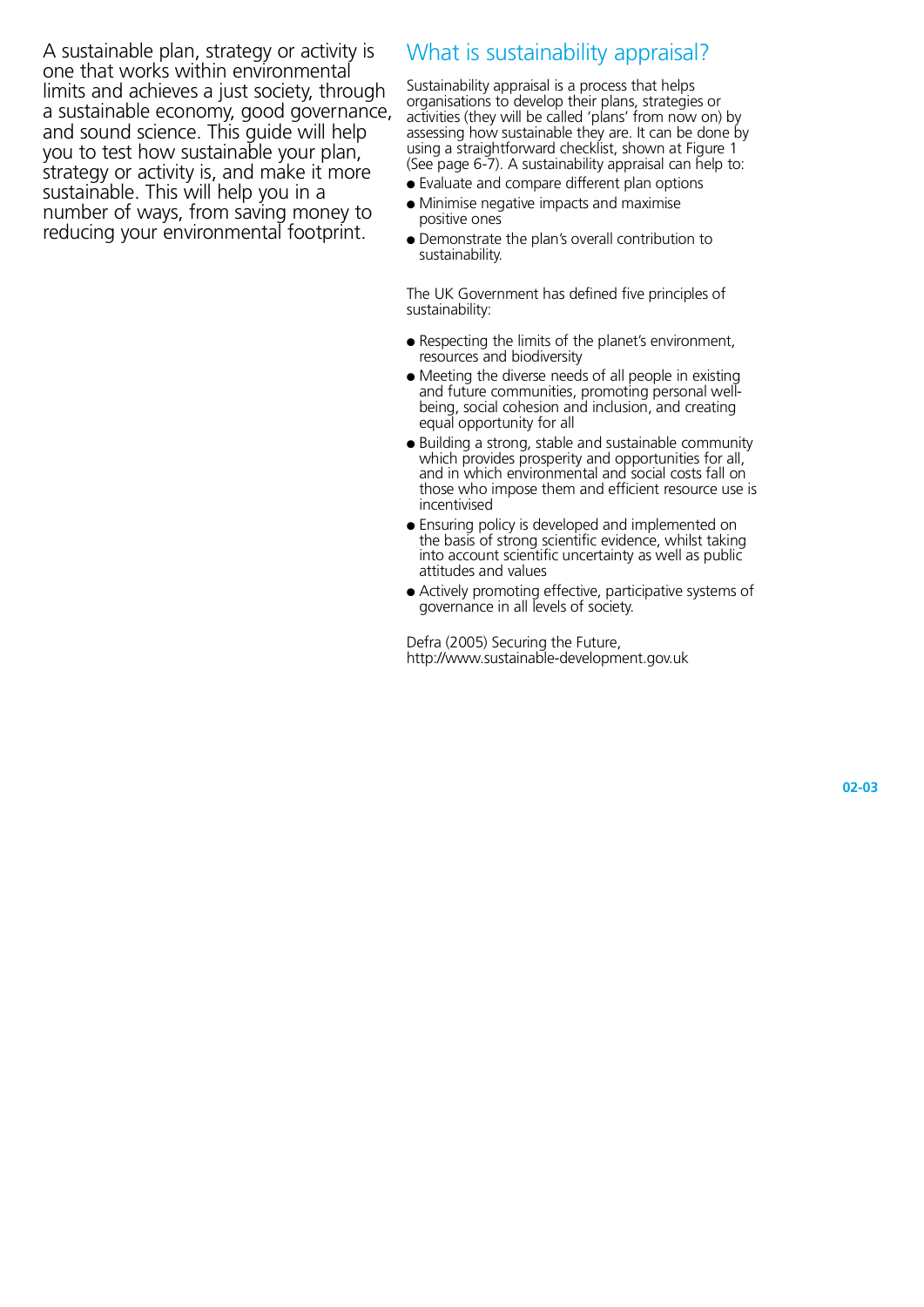### Who should use a sustainability appraisal checklist and why should we want to?

We all have a role in making the world more sustainable, for instance by reducing our climate change impacts and supporting our local communities. The sustainability appraisal checklist can be used by anyone, regardless of the type and size of organisation or plan.

Many organisations are already carrying out partial sustainability appraisals using other tools, for instance quality assurance standards or Investors in People. Some of the information in this guide may help to achieve these other standards. The other standards can also be expanded to become a full sustainability appraisal, by using the checklist.

#### **Who should use it? Why use it?**

**Community and voluntary sector g roups, and Local Strategic Partnerships**

- $\bullet$  It provides a structure for comparing different approaches to a problem
- It helps to make sure that decisions are well balanced and take all important factors into account
- $\bullet$  It shows how the group's activities meet goverment priorities and goals
- $\bullet$  It provides a broader view of how the organisation can contribute to sustainable development.

#### **Businesses**

- $\bullet$  It can help to identify opportunities for greater e fficiency and lower costs, for instance opportunities to reduce waste, energy and water use, and the need to travel
- It can improve relations with employees, clients, and the wider public.

**Public sector organisations, eg health care trusts**

- It can identify mutually beneficial links with other agencies or organisations
- It can provide data to help inform and justify decisions
- It can support other programmes, eg Investors in People.

Local/regional authorities with statutory **sustainability appraisal functions**

- $\bullet$  It is legally required for Development Plan Documents, Regional Spatial Strategies, Supplementary Planning Documents, some Community Strategies
- It helps plans to become more sustainable, transparent and easier to understand
- $\bullet$  It is a productive use of time and resources<sup>1</sup>.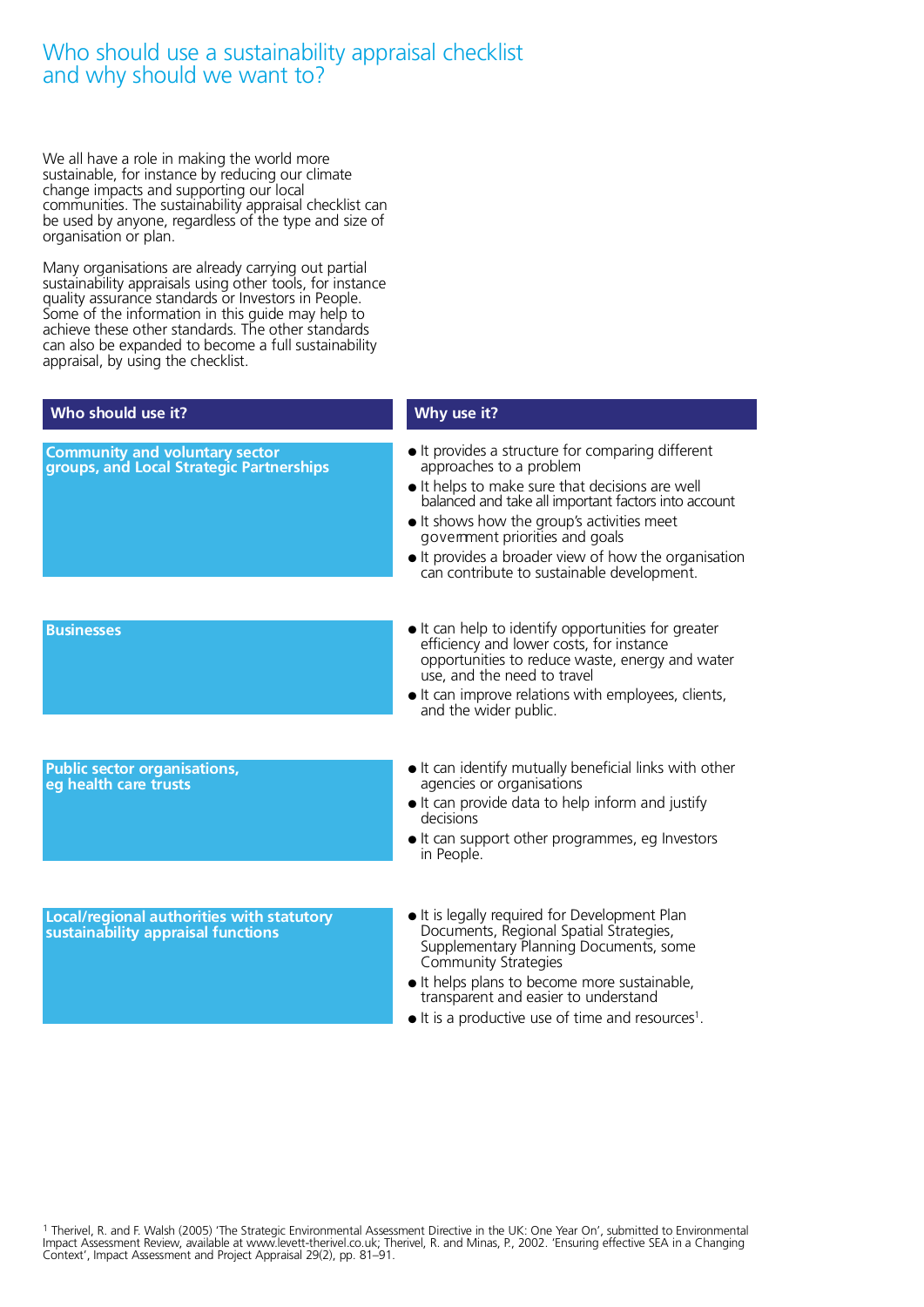## How do we use the checklist?

| Step 1. | Decide what you are appraising: Are you doing a<br>quick check of a business or an idea or a plan? Are<br>you comparing different ways of running your<br>organisation? Are you fine-tuning the final version of<br>a plan? You will need to put appropriate headings in<br>the first row of the checklist on page 6.                                                                                                                          |
|---------|------------------------------------------------------------------------------------------------------------------------------------------------------------------------------------------------------------------------------------------------------------------------------------------------------------------------------------------------------------------------------------------------------------------------------------------------|
| Step 2. | Decide on the team: Who wants to be involved? Who<br>makes the decisions? Who knows about your<br>organisation's goals, ideas and plans? Who can give<br>an independent view? Teams of two to five people are<br>best.                                                                                                                                                                                                                         |
| Step 3. | Check the objectives in the first column of the<br>checklist, which is based on the Integrated Regional<br>Framework for the South East. Do all the objectives<br>apply to the plan in question? Should some be added,<br>deleted or reworded? Fine-tune them as appropriate.                                                                                                                                                                  |
| Step 4. | For each objective in the first column of the checklist,<br>ask yourself "will my plan, option or plan sub-<br>component have a positive or negative impact on the<br>objective (in the first column in the table)?". Put the<br>answer in the appropriate cell. The answer can be $+$<br>or -; or more detailed if appropriate.                                                                                                               |
| Step 5. | If the plan has negative impacts, consider ways of<br>reducing or eliminating them, and list them in the<br>"suggested changes" column. If you are<br>comparing options, identify the option that would<br>have the most positive and least negative impacts.<br>If that option is strongly positive, and if it promotes<br>a good mix of social, economic and environmental<br>issues, then it is your preferred option in terms of           |
|         | sustainability; put it in the "preferred option"<br>column and explain why.<br>If the most positive option still has many negative<br>aspects, or if it is unbalanced (for instance if it<br>strongly supports economic growth but would<br>clearly harm the environment), then you may want<br>to ask whether one of the other options is more<br>sustainable overall, or you could try to identify new<br>options that are more sustainable. |

**04-05**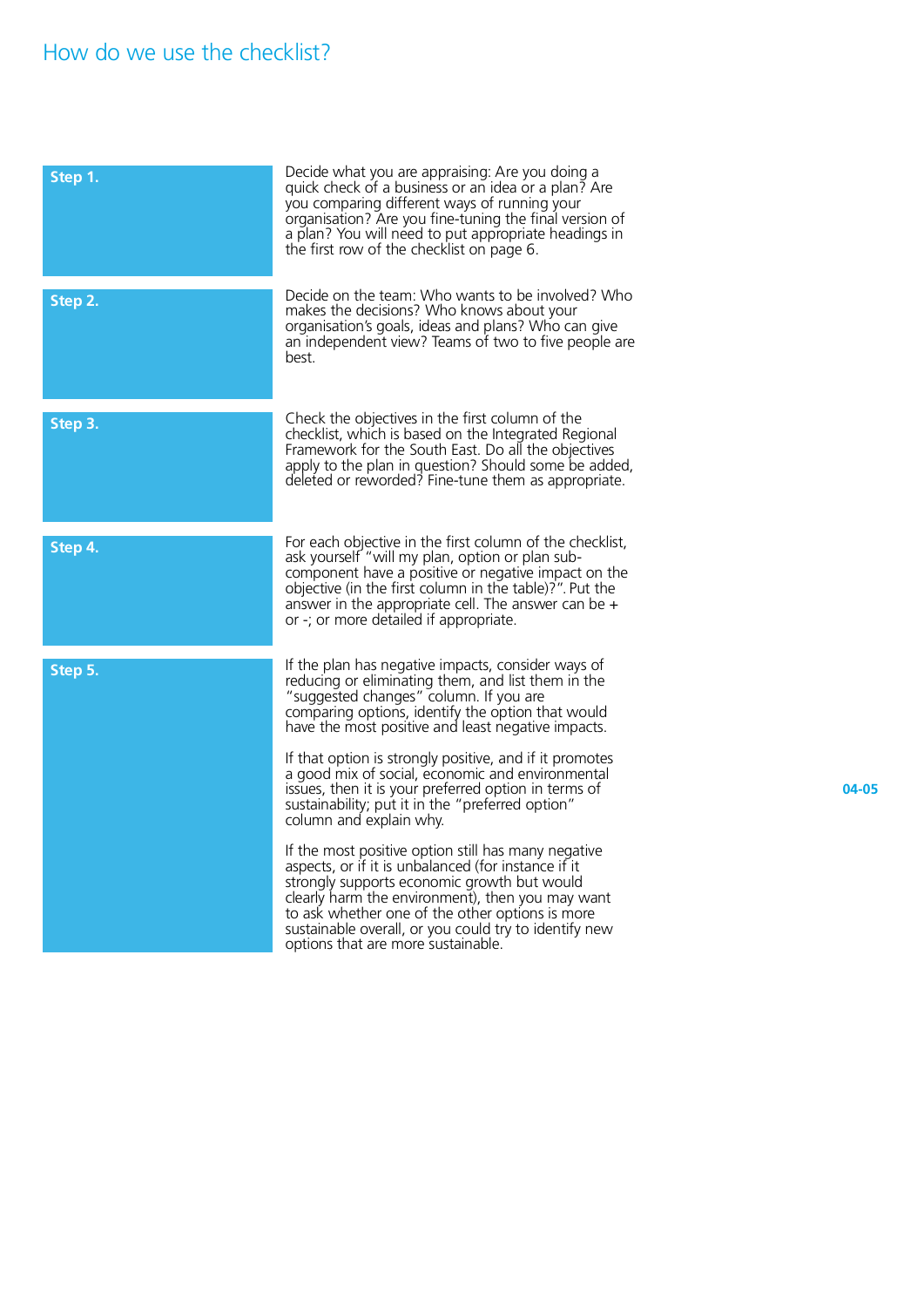## Figure 1. Sustainability appraisal checklist

**Decide on the team. The checklist can be filled in by one person or by a group. Step 2.**

### **Step 3.**

**Fine-tune the** sustainability **objectives to fit the plan. More** detailed **questions are in the Integrated Regional Framework. More information on some topics is shown in this** guide's **section on ' t a k i n g s u s t a i n a b i l i t y a p p r a i s a l** further'.

|    | Sustainability objectives from the Integrated Regional Framework: 'Will my plan/option have a<br>positive or negative impact on'                                                             |
|----|----------------------------------------------------------------------------------------------------------------------------------------------------------------------------------------------|
|    | Social progress which recognises the needs of everyone                                                                                                                                       |
| 1. | Ensure that everyone has the opportunity to live in a decent, sustainably constructed and<br>affordable home?                                                                                |
| 2. | Reduce the risk of flooding and the resulting detriment to public well-being, the economy<br>and the environment?                                                                            |
| 3. | Improve the health and well-being of the population and reduce inequalities in health?                                                                                                       |
| 4. | Reduce poverty and social exclusion and close the gap between the most deprived areas in<br>the South East and the rest of the region?                                                       |
| 5. | Raise educational achievement levels across the region and develop the opportunities for<br>everyone to acquire the skills needed to find and remain in work?                                |
| 6. | Reduce crime and the fear of crime?                                                                                                                                                          |
| 7. | Create and sustain vibrant communities?                                                                                                                                                      |
| 8. | Improve accessibility to all services and facilities?                                                                                                                                        |
| 9. | Encourage increased engagement in cultural activity across all sections of the community in<br>the South East?                                                                               |
|    | <b>Effective protection of the environment</b>                                                                                                                                               |
|    | 10. Improve efficiency in land use through the re-use of previously developed land and existing<br>buildings, including re-use of materials from buildings, and encourage urban renaissance? |
|    | 11. Reduce air pollution and ensure air quality continues to improve?                                                                                                                        |
|    | 12. Address the causes of climate change through reducing emissions of greenhouse gases and<br>ensure that the South East is prepared for its impacts?                                       |
|    | 13. Conserve and enhance the region's biodiversity?                                                                                                                                          |
|    | 14. Protect, enhance and make accessible for enjoyment, the region's countryside and historic<br>environment?                                                                                |
|    | 15. Reduce road congestion and pollution levels by improving travel choice, and reducing the<br>need for travel by car/lorry?                                                                |
|    | <b>Prudent use of natural resources</b>                                                                                                                                                      |
|    | 16. Reduce the global, social and environmental impact of consumption of resources by using<br>sustainably produced and local products?                                                      |
|    | 17. Reduce waste generation and disposal, and achieve the sustainable management of waste?                                                                                                   |
|    | 18. Maintain and improve the water quality of the region's rivers and coasts, and achieve<br>sustainable water resources management?                                                         |
|    | 19. Increase energy efficiency, and the proportion of energy generated from renewable sources<br>in the region?                                                                              |
|    | Maintenance of high and stable levels of economic growth                                                                                                                                     |
|    | 20. Ensure high and stable levels of employment so everyone can benefit from the economic<br>growth of the region?                                                                           |
|    | 21. Sustain economic growth and competitiveness across the region?                                                                                                                           |
|    | 22. Stimulate economic revival in priority regeneration areas?                                                                                                                               |
|    | 23. Develop a dynamic, diverse and knowledge-based economy that excels in innovation with<br>higher value, lower impact activities?                                                          |
|    | 24. Encourage the development of a buoyant, sustainable tourism sector?                                                                                                                      |
|    | 25. Develop and maintain a skilled workforce to support long-term competitiveness of<br>the region?                                                                                          |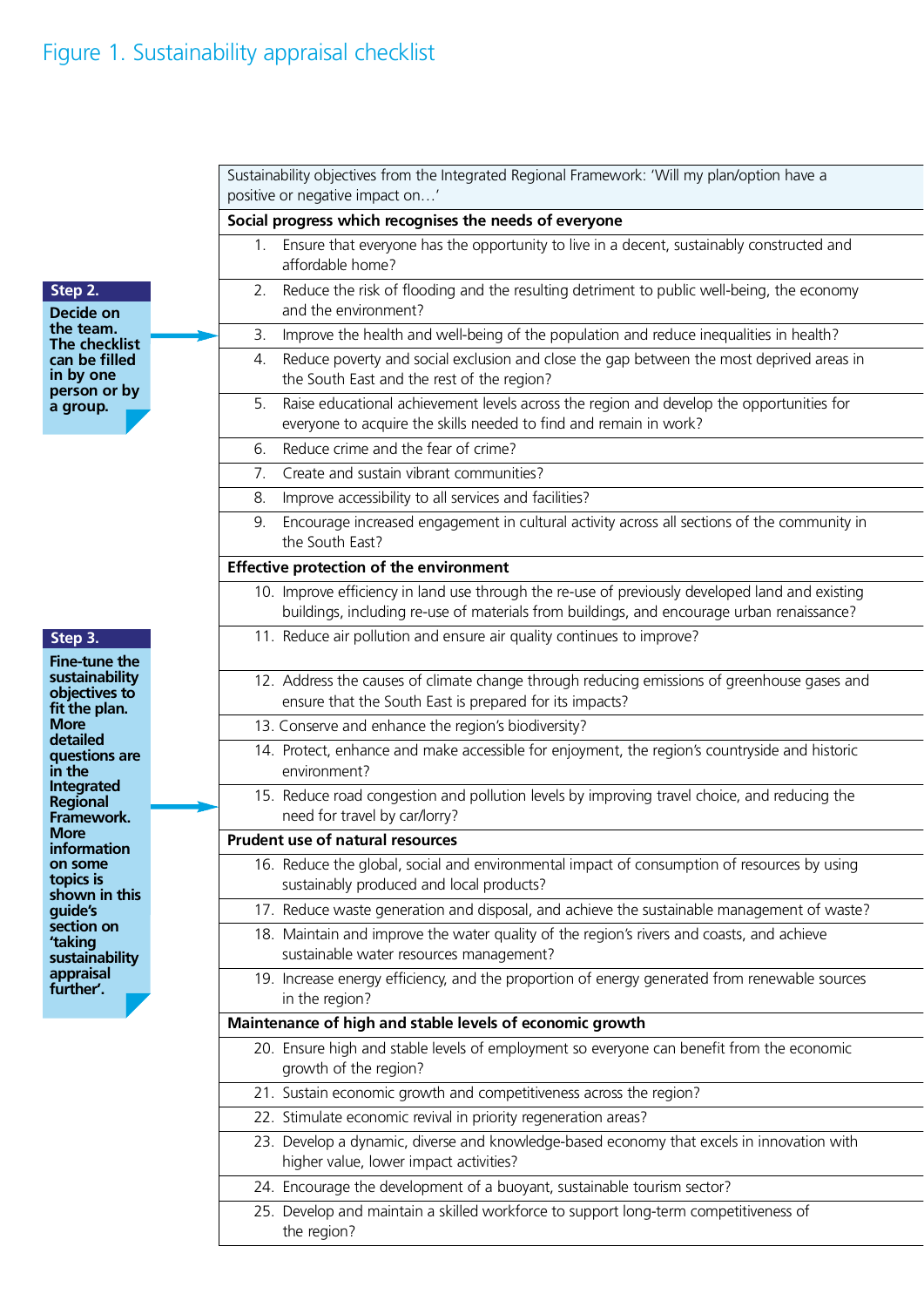|                           | Decide what you are<br>appraising. |                                 |                       |                                                                     |                                                                                                                               |
|---------------------------|------------------------------------|---------------------------------|-----------------------|---------------------------------------------------------------------|-------------------------------------------------------------------------------------------------------------------------------|
|                           |                                    | Plan option or section          |                       | Suggested changes,                                                  |                                                                                                                               |
| $\boldsymbol{\mathsf{A}}$ |                                    | $\sf B$                         | $\overline{C}$        | preferred option                                                    |                                                                                                                               |
| $^{++}$                   |                                    | $\overline{\phantom{a}}$        |                       |                                                                     |                                                                                                                               |
| $\blacksquare$            |                                    | $\boldsymbol{+}$                |                       |                                                                     |                                                                                                                               |
|                           |                                    |                                 |                       |                                                                     |                                                                                                                               |
| $\mathsf{O}\xspace$       |                                    | $^{++}$                         |                       |                                                                     |                                                                                                                               |
|                           |                                    |                                 |                       |                                                                     | Step 4.<br>The appraisal can be in the<br>form of numbers or<br>symbols, or (often better)<br>a more detailed<br>explanation. |
|                           |                                    |                                 |                       |                                                                     |                                                                                                                               |
|                           |                                    | on previously<br>developed land | on greenfield<br>site | Use recycled materials for new<br>construction where possible       |                                                                                                                               |
|                           |                                    | reduce car<br>use               | no change             | Activity B is Best; if Activity C is<br>chosen, provide bike racks? |                                                                                                                               |
|                           |                                    |                                 |                       |                                                                     |                                                                                                                               |
|                           |                                    |                                 |                       |                                                                     |                                                                                                                               |
|                           |                                    |                                 |                       |                                                                     | 06-07                                                                                                                         |
|                           |                                    |                                 |                       |                                                                     | Step 5.                                                                                                                       |
|                           |                                    |                                 |                       |                                                                     |                                                                                                                               |
|                           |                                    |                                 |                       |                                                                     | This column helps to<br>identify measures to make<br>the activity more<br>sustainable.                                        |
|                           |                                    |                                 |                       |                                                                     |                                                                                                                               |
|                           |                                    |                                 |                       |                                                                     |                                                                                                                               |
|                           |                                    |                                 |                       |                                                                     |                                                                                                                               |
|                           |                                    |                                 |                       |                                                                     |                                                                                                                               |
|                           |                                    |                                 |                       |                                                                     |                                                                                                                               |
|                           |                                    |                                 |                       |                                                                     |                                                                                                                               |
|                           |                                    |                                 |                       |                                                                     |                                                                                                                               |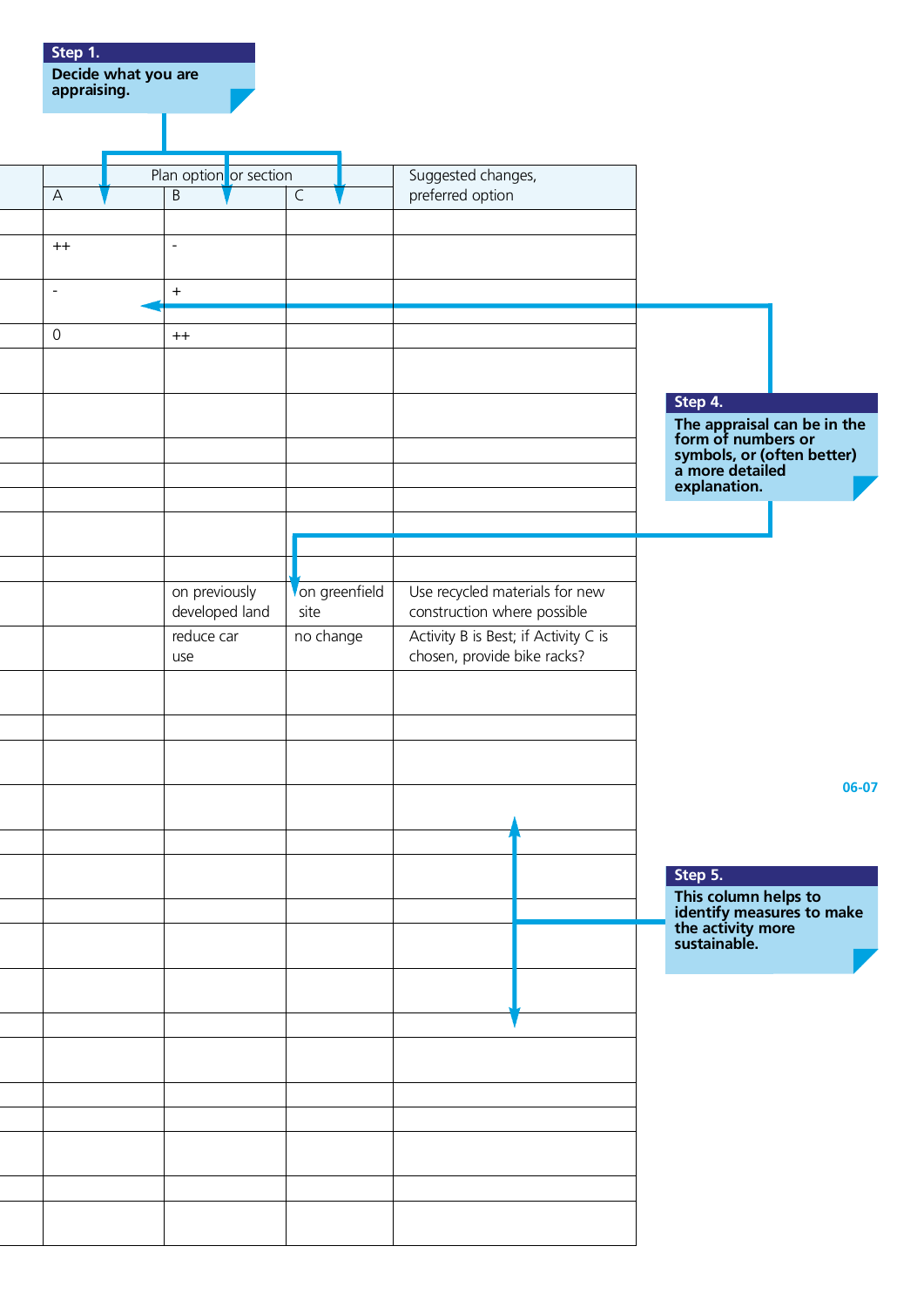### What can we learn from the checklist?

The checklist can answer the following questions:

#### **Plan section A B C - + 0 + + + + - - 0 - - - + - - - + + 0 Suggested c h a n g e s Bad, this needs to** change. **Good, we'll keep this.**

### **What aspects of sustainability does my plan cover particularly well or badly?**

**What impacts does my plan have and what should I be doing about them?**



**Which of several options is the most sustainable?**

|    | <b>Plan section</b> |            | Suggested             |           |
|----|---------------------|------------|-----------------------|-----------|
| A  | В                   | $\epsilon$ | changes               |           |
|    | +                   | 0          | <b>B</b> is preferred |           |
| ÷  | $++$                |            | because               |           |
| -- | 0                   |            |                       |           |
|    | +                   |            |                       |           |
| -- | $++$                | $\Omega$   |                       | This one. |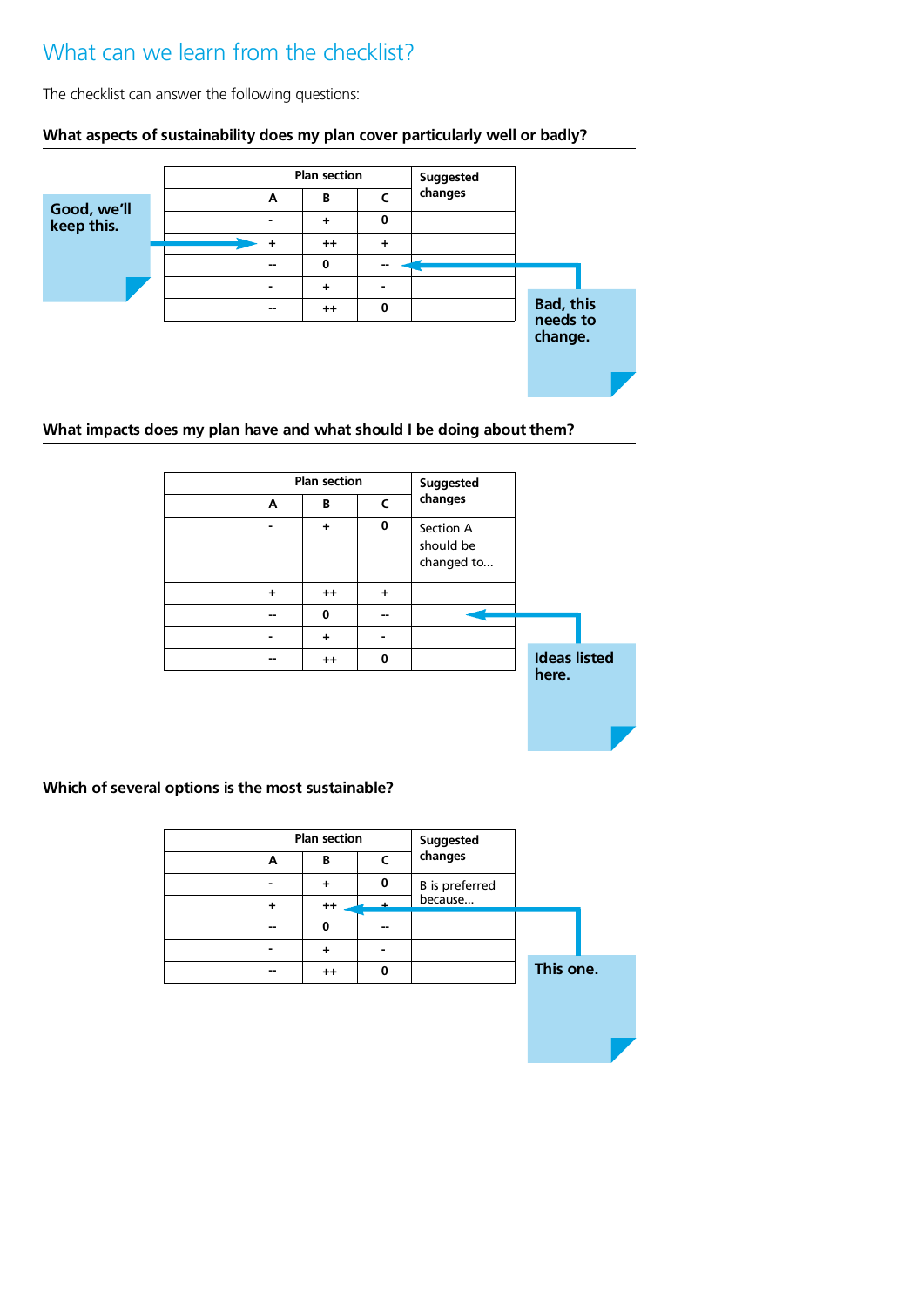### Taking sustainability appraisal further

There is much additional information on sustainability appraisal and related approaches. Below are some key documents to act as starting points. Most of these, in turn, include links to further information.

| <b>Further information on</b>                                                       | Most useful for                          |                    | <b>Name and web-link</b>       |                                                   |                                                                                                                                                                                                                                                                                                                                                                                                                                                 |       |
|-------------------------------------------------------------------------------------|------------------------------------------|--------------------|--------------------------------|---------------------------------------------------|-------------------------------------------------------------------------------------------------------------------------------------------------------------------------------------------------------------------------------------------------------------------------------------------------------------------------------------------------------------------------------------------------------------------------------------------------|-------|
|                                                                                     | community and voluntary<br>sector groups | businesses         | public sector<br>organisations | authorities with statutory<br>appraisal functions |                                                                                                                                                                                                                                                                                                                                                                                                                                                 |       |
| Sustainable buildings                                                               | V                                        | $\boldsymbol{\nu}$ | $\boldsymbol{\nu}$             | V                                                 | SustaiNE Building-in Sustainability<br>http://www.buildinginsustainability.co.uk                                                                                                                                                                                                                                                                                                                                                                |       |
|                                                                                     |                                          | V                  |                                | V                                                 | DTI Sustainable Construction<br>http://www.dti.gov.uk/construction/sustain                                                                                                                                                                                                                                                                                                                                                                      |       |
|                                                                                     |                                          | V                  | V                              | V                                                 | <b>Building Research Establishment BREEAM</b><br>http://www.breeam.org                                                                                                                                                                                                                                                                                                                                                                          |       |
| Sustainable resource use                                                            | V                                        | V                  | V                              | V                                                 | Best Foot Forward Sustainability Accounting<br>http://www.bestfootforward.com/sustacc.html                                                                                                                                                                                                                                                                                                                                                      |       |
| Sustainability for businesses                                                       |                                          | V                  |                                |                                                   | UK government gateway to social responsibility<br>http://www.societyandbusiness.gov.uk<br>The Sigma Project Putting Sustainability into Practice<br>http://www.projectsigma.com<br>Forum for the Future Sustainability Pays<br>http://www.forumforthefuture.org.uk/publications<br>/Sustainabilitypays_page712.aspx<br>Midlothian Enterprise Trust Success and Sustainability<br>http://www.che.ac.uk/publications/successandsustainability.pdf |       |
| Sustainability for higher<br>education institutions                                 |                                          |                    | $\checkmark$                   |                                                   | Forum for the Future Reporting for Sustainability<br>http://www.forumforthefuture.org.uk/uploadstore/reporting.pdf                                                                                                                                                                                                                                                                                                                              |       |
| Sustainability for local<br>planning authorities<br>and other govemment<br>agencies |                                          |                    |                                | $\checkmark$                                      | ODPM Sustainability Appraisal of Regional Spatial Strategies<br>and Local Development Documents<br>http://www.odpm.gov.uk/index.asp?id=1161341<br>ODPM A Practical Guide to the Strategic Environmental<br>Assessment Directive<br>http://www.odpm.gov.uk/embedded_object.asp?id=1143290                                                                                                                                                        | 08-09 |
| Assessing impacts on health                                                         |                                          |                    | V                              | V                                                 | National Institute for Health and Clinical Excellence Health<br>Impact Assessment Gateway<br>http://www.publichealth.nice.org.uk/page.aspx?o=503066                                                                                                                                                                                                                                                                                             |       |
| Assessing impacts on<br>rural communities                                           |                                          |                    | V                              | V                                                 | Countryside Agency What is Rural Proofing?<br>http://www.countryside.gov.uk/EssentialServices/<br>ruralProofing/index.asp                                                                                                                                                                                                                                                                                                                       |       |
| Eco-audit, environmental audit                                                      | V                                        |                    |                                | $\checkmark$                                      | Environmental Management and Audit Scheme<br>http://www.emas.org.uk                                                                                                                                                                                                                                                                                                                                                                             |       |

#### **Related approaches**

Strategic environmental assessment (SEA) assesses the impacts of plans on the environment. It is legally required for certain plans and programmes under the Environmental Assessment of Plans and Programmes Regulations 2004. Information on SEA is given in the ODPM's A Practical Guide to the Strategic Environmental Assessment Directive.

Sustainability appraisal is legally required for local authority development plan documents, supplementary planning documents and regional spatial strategies under the Planning and Compulsory Purchase Act 2004. Information on joint SEA and sustainability appraisal is given in the ODPM's guide Sustainability Appraisal of Regional Spatial Strategies and Local Development Documents.

Health impact assessment and rural proofing deal with impacts on particular groups of people (those with health problems, those in rural communities). The 'further information' list includes links to these types of appraisal, which are often integrated with sustainability appraisal.

Eco-audit or environmental audit tests an

organisation's environmental impacts. It may lead to a certification, for instance Eco-Management and Audit Scheme (EMAS) or ISO14001.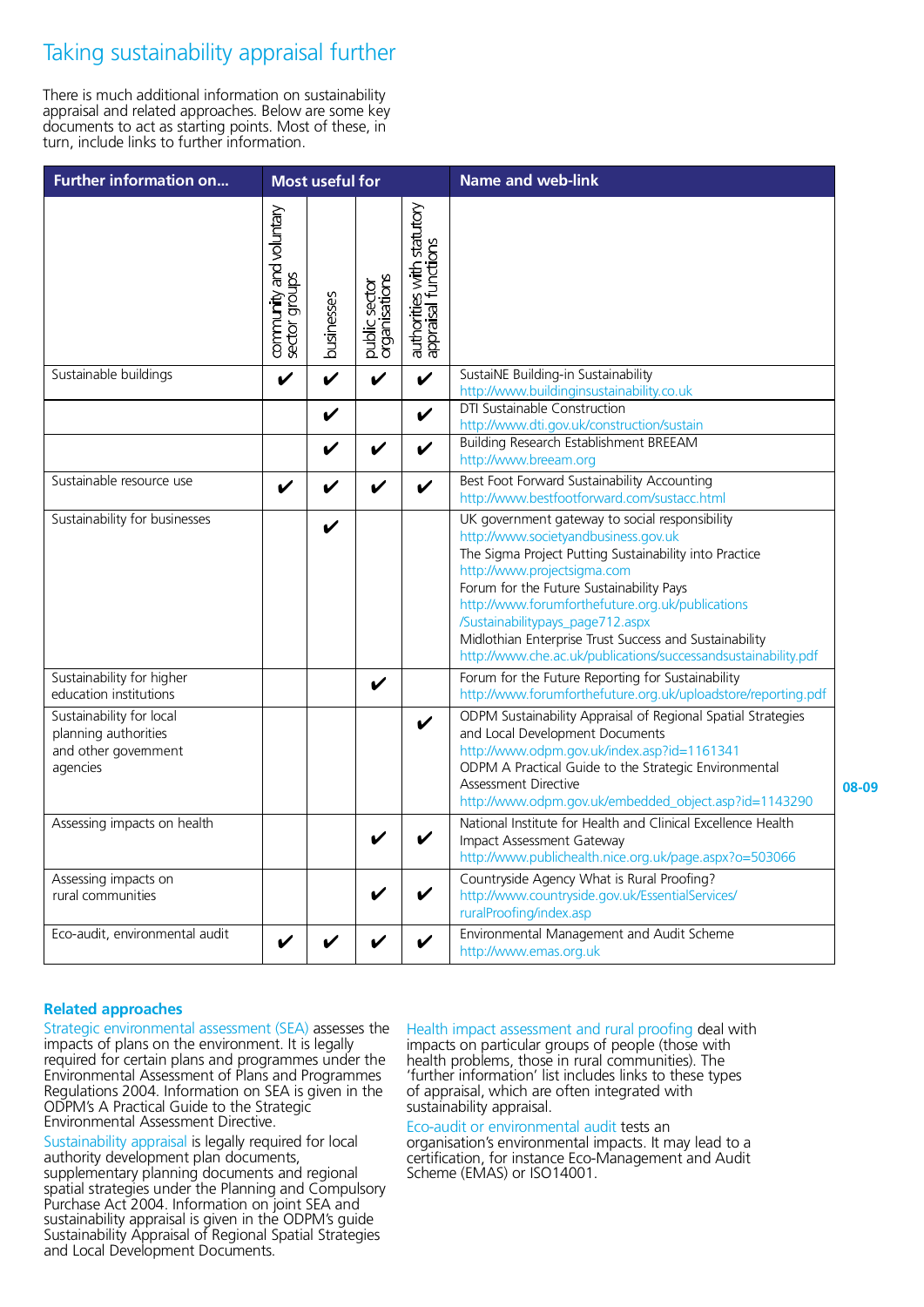| <b>Voluntary sector: Oxfam GB</b>                                                                                                                                                                                                                                                                                                                                                                                                                                                                                                                                                                                                                                                           | <b>Public sector: University of Edinburgh</b>                                                                                                                                                                                                                                                                                                                                                                                                                                                                                                                                                                                                                                                                                                                                                                                                                                                                                                                                                                                                                                                                                                                  |
|---------------------------------------------------------------------------------------------------------------------------------------------------------------------------------------------------------------------------------------------------------------------------------------------------------------------------------------------------------------------------------------------------------------------------------------------------------------------------------------------------------------------------------------------------------------------------------------------------------------------------------------------------------------------------------------------|----------------------------------------------------------------------------------------------------------------------------------------------------------------------------------------------------------------------------------------------------------------------------------------------------------------------------------------------------------------------------------------------------------------------------------------------------------------------------------------------------------------------------------------------------------------------------------------------------------------------------------------------------------------------------------------------------------------------------------------------------------------------------------------------------------------------------------------------------------------------------------------------------------------------------------------------------------------------------------------------------------------------------------------------------------------------------------------------------------------------------------------------------------------|
| Oxfam GB has a policy on operational sustainability.<br>It covers employment conditions within Oxfam and<br>its suppliers, use of energy on Oxfam premises, air<br>and car travel, materials used to manufacture<br>products, waste disposal and recycling, and<br>relationship with local communities.<br>Oxfam has set five performance indicators for these<br>issues, each linked to a target. It will monitor<br>whether these targets are being achieved.<br>http://www.oxfam.org.uk/about_us/suppliers/<br>sustainability05.doc                                                                                                                                                      | The University of Edinburgh has had an environmental<br>policy since 1993 and a sustainability policy since<br>2000. It has a dedicated office that checks whether<br>environmental and sustainability legislation is complied<br>with, and that appraises and monitors the university's<br>activities. It has policies on energy efficiency, utilities,<br>transport, and waste management.<br>As a result, since 1990, the university's energy costs<br>have been cut by 5% despite a doubling in student<br>numbers; waste management costs have gone down<br>every year; the university recycles 21% of its waste; a<br>burst underground water main was discovered<br>because of the monitoring of water consumption;<br>and a university travel plan has been put in place.<br>http://www.eso.ed.ac.uk/PoliciesAndReports/                                                                                                                                                                                                                                                                                                                               |
| <b>Business: Abbott Laboratories Ltd</b>                                                                                                                                                                                                                                                                                                                                                                                                                                                                                                                                                                                                                                                    | <b>Local authority: Basingstoke and</b><br><b>Dean Borough Council</b>                                                                                                                                                                                                                                                                                                                                                                                                                                                                                                                                                                                                                                                                                                                                                                                                                                                                                                                                                                                                                                                                                         |
| Abbott Laboratories Ltd is a health care company<br>based in Queenborough (Kent). It appraised its waste<br>and energy consumption, and set up a waste<br>reduction and resource/energy efficiency initiative. It<br>also provided training for its workers, and influenced<br>its suppliers through its purchasing policy.<br>Due to these actions, it now recycles 50% of its<br>waste, and in 2004 reduced its energy consumption<br>by about 10%, saving £69,000. It also improved its<br>overall operational efficiency, in some areas by 50%.<br>http://www.seeda.co.uk/Publications/Sustainable_Dev<br>elopment/docs/Sustainable_Business_Awards/2004/A<br>bbott-LaboratoriesLtd.pdf | Basingstoke has had a sustainability appraisal system<br>in place since 1998. This was updated in June 2003<br>at a workshop to test a draft sustainability appraisal<br>tool, which reflected the themes of the community<br>strategy and council priorities. An updated version<br>was then tested with members against a draft<br>procurement strategy. They also used it as a basis for<br>a newly formed street care team and discussions<br>with the voluntary sector.<br>The appraisal has acted as a powerful mechanism to<br>re-focus thinking about a range of outcomes,<br>balancing national and local priorities, and has<br>generated much discussion. It is also being used to<br>inform strategies and officers have been using it to<br>scope projects.<br>The tool is part of a larger toolkit to engage and<br>embed corporate priorities. Work has begun on<br>developing an electronic version which produces two<br>graphs - one showing results against corporate<br>priorities, and another results against the community<br>strategy.<br>http://www.southeast-<br>ra.gov.uk/our_work/planning/sus_dev/research_<br>report-nov2004.doc |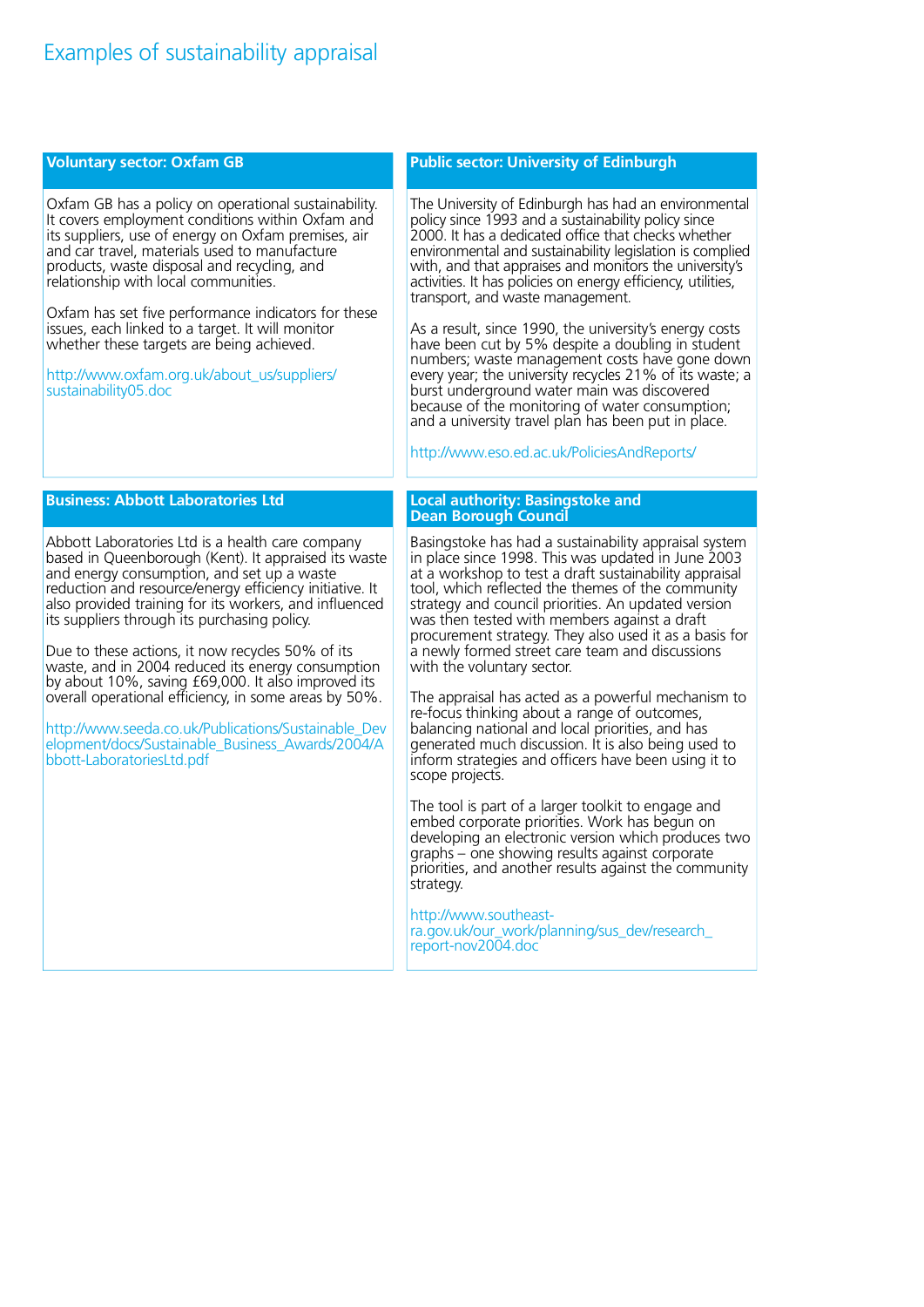### Sustainability appraisal under the Planning and Compulsory Purchase Act 2004

For those authorities that must carry out sustainability under the Planning and Compulsory Purchase Act 2004, South East specific issues to consider when carrying out such appraisals are:

#### **Identifying other relevant policies, plans and programmes, and sustainability objectives** (Task A1 in the ODPM guidance): See the 'Compendium of Regional Strategies Part of the Integrated Regional Framework 2004' (the red booklet in this series).

#### **Collecting baseline information** (Task A2): Useful baseline data for the region can be found at:

- South East England Intelligence Network http://www.see-in.co.uk
- South East Public Health Observatory http://www.sepho.org.uk/
- Regional Quality of Life Counts http://www.sustainable-development.gov.uk ( regularly updated)
- South East England Regional Assembly monitoring reports http://www.southeastra.gov.uk/publications/monitoring.html
- $\bullet$  Audit Commission area profiles http://www.areaprofiles.audit-commission.gov.uk

### **Identifying sustainability issues and problems**

 $(Task A3)$ : The following regional-level problems relating to the spatial development of the South East region were identified in the sustainability appraisal of<br>the Regional Spatial Strategy for the South East, the 'South East Plan'. They may set a context for, and may also affect more local plans:

#### **Contact for further information on the South East's approach to sustainability appraisal** Wout Janssen

South East England Regional Assembly Berkeley House C ross Lanes Guildford GU1 1UN T: 01483 555237 E:woutjanssen@southeast-ra.gov.uk

| At regional level<br>In some sub-regional or local areas                                                                                                                                                                                                                                                                                                                                                                                                                                                                                                                                                                                     |                                                                                                                                                                                                                                                                                                  |
|----------------------------------------------------------------------------------------------------------------------------------------------------------------------------------------------------------------------------------------------------------------------------------------------------------------------------------------------------------------------------------------------------------------------------------------------------------------------------------------------------------------------------------------------------------------------------------------------------------------------------------------------|--------------------------------------------------------------------------------------------------------------------------------------------------------------------------------------------------------------------------------------------------------------------------------------------------|
| • Housing supply, particularly a shortage of<br>affordable housing which prevents 'key workers'<br>and the low paid from living/working in many<br>parts of the region<br>• Access and transport, addressing problems of<br>access without placing further pressure on the<br>region's stressed transport infrastructure<br>• Resource consumption and associated problems,<br>particularly in relation to:<br>- Climate change and energy use, achieving<br>targets for greenhouse gas reductions<br>- Waste management<br>- Water usage and resources, ensuring that<br>increasing demand for water can be controlled<br>and provided for. | • Flooding and flood zones<br>• Poverty and social exclusion, and regeneration<br>• Land use, providing new houses and employment<br>land etc on derelict and vacant land in urban<br>areas, rather than using greenfield sites<br>• Biodiversity<br>• Countryside and the historic environment. |

#### **Developing the sustainability appraisal (SA) framework** (Task A4): The Integrated Regional

Framework provides a useful basis for developing the SA framework.

**10-11**